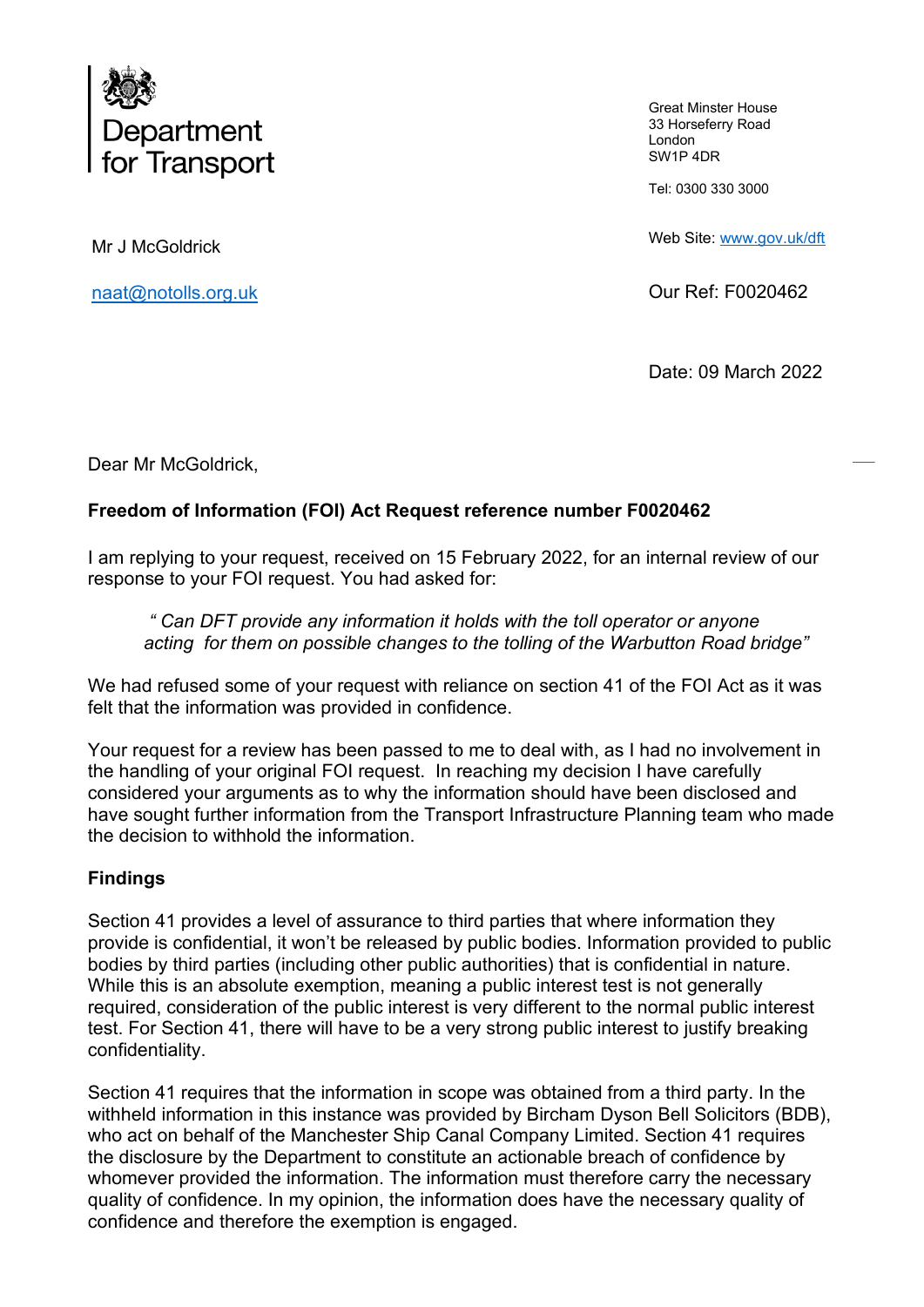Within the withheld information, there is correspondence from the Department to BDB. However, this has been withheld on the premise that these responses would reveal the content of the information that has been provided by BDB.

I am satisfied that the withheld information is not trivial, nor is it publicly available. Were the Department to release the withheld information, BDB would be likely to institute legal proceedings on the grounds of breach of confidence. There are grounds within which confidential information may be disclosed, namely:

- Where the third party to whom the duty of confidentiality is conferred consents to disclosure
- Disclosure is required by law
- There is an overriding public interest in disclosure

In the context of your request, no consent has been provided. Disclosure of the information is not required by law. This now leaves the question of whether there is an overriding public interest in disclosing the information. In considering this, you should be aware that courts generally take the view that the grounds for breaching confidentiality must be valid and very strong and therefore the duty of confidence should not be taken lightly. While I appreciate there may be a general public interest in toll operation and resultant charges and income, information provided by third parties in confidence is done so with an expectation that this confidence is maintained. Disclosure would be likely to discourage third parties engaging with the Department and not provide full information if there were not a degree of certainty that such confidences would be upheld. There is a weighty public interest in maintaining the free flow of information to the Department so that it can effectively carry out its statutory functions. This free flow of information should not be fettered.

You have asked that within some of the redacted information, it is made clear who the correspondence was between. Having reviewed the redacted information, it is reasonable to disclose the organisations that the correspondence was between. I note, however, that details of who the correspondence was between has already been provided to you at the annex of the response letter dated 23 December 2021.

With regard to document 5, the Transport Infrastructure Planning Unit has confirmed the appendix refers to a letter from the MMO to lawyers acting on behalf of Manchester Ship Canal Company Limited. This is the same letter from the MMO as set out in document 4 which has not been released due to Section 41 of the FOI Act.

I have also been informed that the Transport Infrastructure Unit and the Transport And works Act Unit are the same unit with the same personnel.

## **Summary**

Taking into account all the relevant circumstances, I am satisfied that the original responders were correct in applying Section 41 of the FOI Act to the information that was withheld with regards to your request.